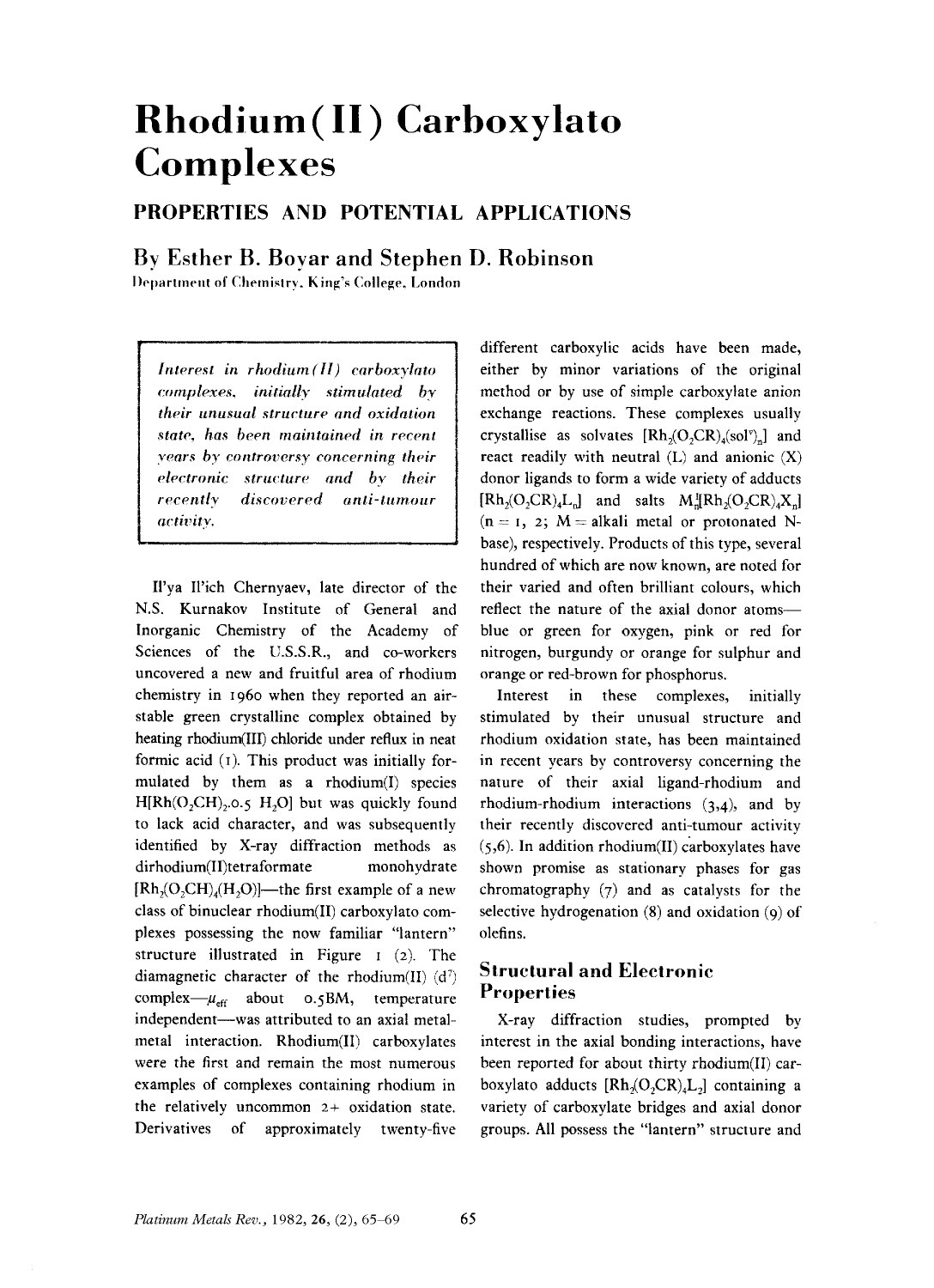

have intramolecular rhodium-rhodium distances (2.3165 to 2.486 **A)** which are dependent upon the nature of the axial donor ligands but are all considerably shorter than expected for a rhodium-rhodium single bond (about  $2.7 \text{ Å}$ ). Since comparisons with related structures indicate that the short rhodiumrhodium distances are not imposed by the steric requirements of the bridging carboxylate ligands, they were originally taken by some authors to imply the presence of a rhodiumrhodium triple bond (IO,T I). Formation of relatively stable adducts with several traditional  $\pi$ -acids [notably CO, P(OMe)<sub>3</sub>, P(OPh)<sub>3</sub> and PPh<sub>3</sub> has led to speculation that the  $Rh_2^H$  centre has good  $\pi$ -donor as well as strong  $\sigma$ -acceptor capacity (12). However, these views are not in accord with conclusions drawn from more

recent spectroscopic studies and theoretical calculations (3,4,13). Thus Norman and coworkers have concluded from molecular orbital calculations and supporting electronic spectra data that the complex  $[Rh_2(O_2CH)_4(H_2O)_2]$  has a rhodium-rhodium single bond interaction arising from a  $\sigma^2$ ,  $\pi^4$ ,  $\delta^2$ ,  $\pi^{*4}$ ,  $\delta^{*2}$  electronic configuration **(3).** 

Electron spin resonance (E.S.R.) data indicate a different ordering of the energy levels in the cationic radicals  $[Rh_2(O_2CR)_4L_2]^+$  [where  $L = PPh_3$ , P(OPh)<sub>3</sub> and P(OCH<sub>2</sub>)<sub>3</sub>CEt] ( $I_4$ ) but are nevertheless consistent with a rhodiumrhodium bond order of unity, and are in agreement with theoretical calculations on  $[Rh<sub>2</sub>(O<sub>2</sub>CH)<sub>4</sub>(PH<sub>3</sub>)<sub>2</sub>]$  (15). Raman active bands at about  $350$  to 280 cm<sup>-1</sup> originally attributed to  $\nu(Rh = Rh)$  (16) are now considered to be consistent with the presence of a rhodium-rhodium single bond (I *5).* However, an alternative assignment, more in keeping with the latter arrangement, attributes Raman active bands in the region about 160 to 150 cm<sup>-1</sup> to  $v(Rh-Rh)$  $(17)$ . The main body of opinion now inclines to the view that the rhodium-rhodium interaction in the binuclear "lantern" structures has a formal bond order of unity but is remarkably strong and resistant to attack. This conclusion is supported by chemical evidence, see below.

In an attempt to resolve the controversy concerning the nature of the axial metal-ligand bonds, X-ray diffraction studies have been performed on the phosphorus donor adducts  $[Rh_0(O_2CR)_4L_2]$  [where  $R = CH_3$ ,  $CF_3$ ;  $L = PPh_3$ ,  $P(OPh)_3$ ] (18,19). These reveal unusually long rhodium-phosphorus bonds (about 2.41 to 2.48 **A)** which display a relatively small decrease in length on replacing PPh, by P(OPh),. The length of the rhodiumphosphorus bonds has been attributed to the large *trans* influence of the rhodium-rhodium bond, and the lack of significant variation has been taken to indicate a dominant rhodiumphosphorus  $\sigma$ -bonding interaction with little or no  $\pi$ -orbital overlap (18). This situation contrasts sharply with that found for substituted  $chromium(O)$  complexes  $[Cr(CO),L']$  $[L' = PPh_3, P(OPh)_3]$  where the change from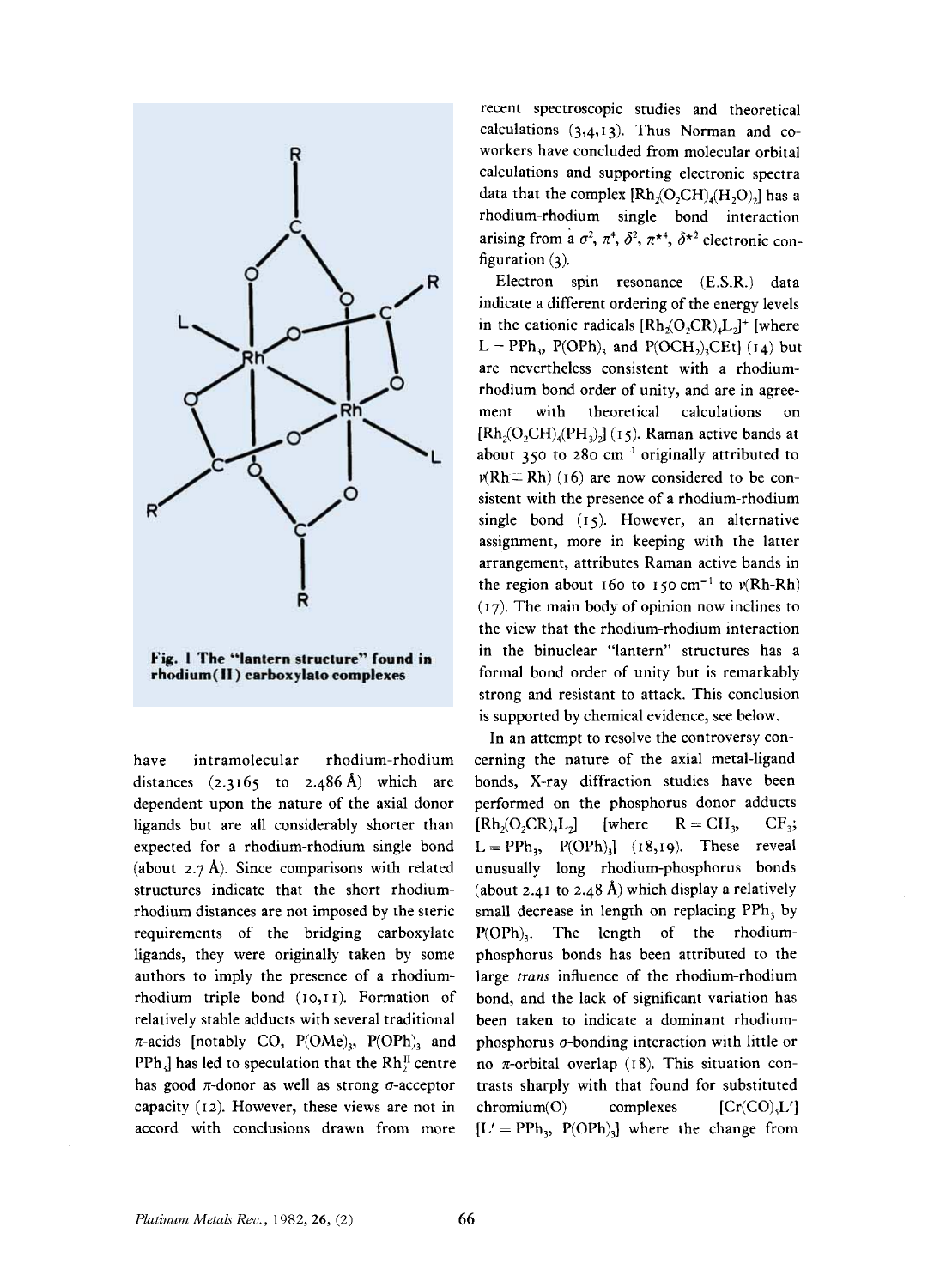$PPh_1$  to  $P(OPh)$ , is accompanied by a pronounced shortening of the chromiumphosphorus bond length. E.S.R. spectra for the cation radicals  $[Rh_2(O_2CR)_4L_2]^+$   $[L = PPh_3,$  $P(OPh)$ <sub>3</sub>,  $P(OCH<sub>2</sub>)$ <sub>3</sub>CEt] are also consistent with an essentially  $\sigma$ -interaction between the axial phosphorus donors and the  $Rh_2^{\text{II}}$  centre  $(14)$ .

Much effort has been expended in the collection of X-ray photoelectronic spectra (ESCA) data but few positive conclusions have been reached; the Rh  $3d_{5/2}$  binding energy (approximately *309* eV) is consistent with rhodium in the oxidation state *2+* but is insensitive to changes in the nature of the axial ligands (20). Many infrared studies including several full normal co-ordinate analyses have been reported (21,22). Intense absorptions at about  $450$  to  $320 \text{ cm}^{-1}$  have been attributed to v(Rh-0); vibrations associated with the ''lantern'' structure reflect the nature of the carboxylate group but are relatively insensitive to changes in the identity of the axial donor ligands. Although many of the complexes  $[Rh_2(O,CR)_4L_2]$  offer considerable scope for useful nuclear magnetic resonance (NMR) work remarkably few studies have been described to date. However, brief reports on magnetic moment measurements (Evans' method), carboxylate exchange reactions, adenine co-ordination sites  $[N(T)]$  and  $N(T)$ ], and formation of mono- and bis-(trialkylphosphite) adducts illustrate the range of problems in this field amenable to **NMR** investigation. Direct observation of the <sup>103</sup>Rh signal from  $[Rh<sub>2</sub>(O<sub>2</sub>CMe)<sub>4</sub>$  {P(OMe)<sub>3</sub>}, has also been achieved (23).

#### **Chemical Reactivity**

The chemistry of the binuclear "lantern" cluster is attracting increasing attention. In sharp contrast to closely related ruthenium  $(II/III)$  carboxylates  $[Ru, (O, CR), Cl]$ , which possess a multiple metal-metal bond but react readily to form mono-nuclear products, the rhodium(I1) carboxylates show considerable resistance to disruption of the "lantern" structure. Monodentate neutral and anionic ligands merely occupy the axial sites and are



susceptible to facile exchange or thermal dissociation. The preference of the rhodium(1I) centre towards different types of axial ligand can be profoundly altered by changes in the nature of the carboxylate bridges (0,CR). Thus dimethyl sulphoxide (Me,SO) co-ordinates through sulphur when  $R=Me$  or Et but through oxygen when  $R = CF$ , (24). Under more vigorous conditions the carboxylate anions can be replaced by other bridging anionic ligands with retention of the metalmetal bonds to afford new binuclear rhodium(II) species including  $[Rh_2(CO_3)_4]^{4-}$ With chelating anionic ligands partial **or** complete disruption of the carboxylate cage structure occurs to give products of the form  $[Rh<sub>2</sub>(O<sub>2</sub>CR)<sub>2</sub>(Y-Y)<sub>2</sub>L<sub>2</sub>]$ , see Figure 2 or  $[Rh<sub>2</sub>(Y-Y)<sub>2</sub>$  $Y$ <sub>4</sub>L<sub>2</sub>**}**, Figure 3 [Y-Y = acetylacetonate (27) or dimethylglyoximate **(28)];** cationic complexes of  $(25)$ ,  $[Rh_2(SO_4)_4]^{4-}(25)$  and  $[Rh_2(H_2PO_4)_4]$  (26).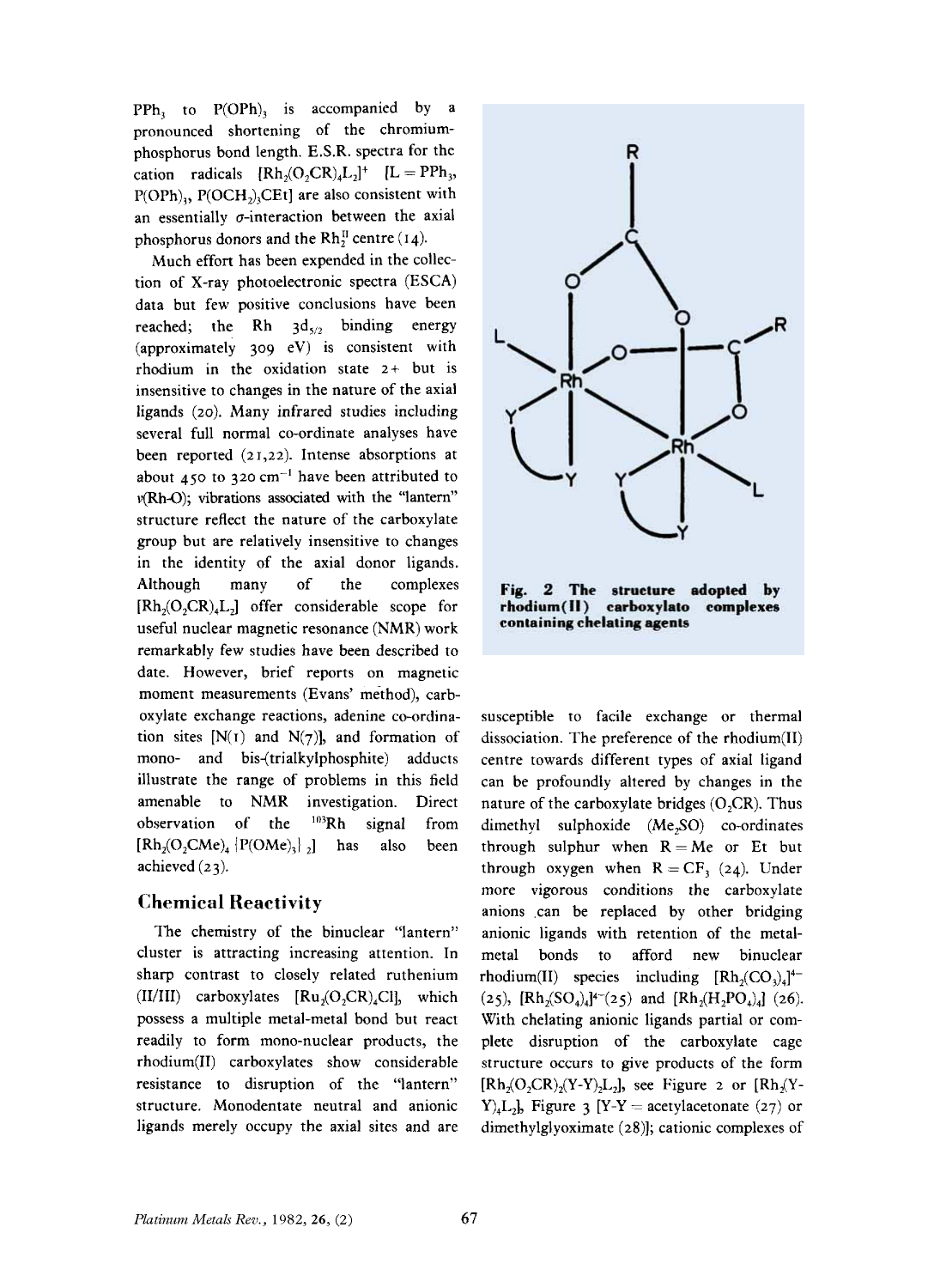similar structure  $[Rh<sub>2</sub>(O<sub>2</sub>CR)<sub>2</sub>(Y-Y)<sub>2</sub>L<sub>2</sub>]<sup>2+</sup>$  (where  $Y-Y = 0$ -phenanthroline or 2,2'-dipyridyl) can be prepared by indirect methods (29). Protonation of [Rh,(O,CMe),] by strong acids **(HBF,)** in methanol solution affords  $[Rh<sub>2</sub>(O<sub>2</sub>CMe)<sub>3</sub>$  aq]<sup>+</sup> and  $[Rh<sub>2</sub>(O, CMe)<sub>2</sub>$  aq<sup>2+</sup> as the major products (30), not as originally claimed  $Rh<sub>2</sub><sup>4+</sup>$  aquo ions. Carbonylation of these solutions, at one atmosphere and 75'C, provides a convenient route to  $[Rh_6(CO)_{16}]$  in good yield (31).

Diffusion controlled, reversible, one-electron oxidation of rhodium(I1) carboxylates produces binuclear cationic species  $[Rh<sub>2</sub>(O<sub>2</sub>CR)<sub>a</sub>]<sup>+</sup>$ which are violet or orange in solution depending upon the solvent, and slowly disproportionate to rhodium(I1) carboxylates and rhodium(II1) species (32). The electronic structures of these binuclear cations, which do not involve discrete rhodium(I1) and rhodium(II1) centres, have been discussed at length (4). The electrochemical reduction of rhodium(I1) carboxylates appears to be an irreversible multi-electron process giving illcharacterised products.

#### **Anti-Tumour Activity**

In the early 1970s interest in rhodium(I1) carboxylates gained a new impetus when their potential as anti-cancer agents was discovered by Bear and co-workers *(5,6)* at the University of Houston.

Rhodium(I1) carboxylates are among the most promising noble metal anti-tumour agents studied since the discovery of the chemotherapeutic properties of cis- $[PtCl<sub>2</sub>(NH<sub>3</sub>)$  (cisplatin) and related species.

*In vivo* studies have shown rhodium(II) carboxylates to produce partial **or** complete regression of Ehrlich, sarcoma 180, leukaemia P 388 and L 1210 ascites tumours in mice (6). These results have prompted much work on the biochemical and biological activity of rhodium(I1) carboxylates. Studies on biological ligands have shown that species containing unprotonated amino groups including adenine nucleotides and polynucleotides, single stranded DNA, RN ase A, bovine serum albumin and certain amino acids, notably histidine and

methionine bind tightly but reversibly to rhodium(I1) carboxylates (6,3 3).

In contrast sulphydryl containing entities, particularly cysteine and glutathione, bind irreversibly with breakdown of the "lantern" structure and liberation of free carboxylic acid (33). Recent work on the irreversible inhibition of sulphydryl containing enzymes by rhodium(I1) carboxylates strongly implies that the latter reaction is responsible for the biological activity of these compounds (33). One possible explanation for the toxic and antitumour activity of rhodium(I1) carboxylates stems from their ability to inhibit DNA (but not RNA) replication (6). Rhodium(I1) carboxylates do not bind to double stranded DNA therefore it seems possible that they achieve their effect by inhibiting one or more of the enzymes essential for DNA synthesis, rather than by interacting directly with DNA itself. Since DNA polymerase  $\alpha$ , which is particularly active in copying "activated" double-stranded DNA, is known to be strongly inhibited by sulphydryl group blocking reagents it is conceivable that rhodium(I1) carboxylates achieve their inhibitory effect on DNA synthesis by deactivating this particular enzyme. The minimal inhibition of RNA synthesis observed suggests that the catalytic activity of RNA



Fig. 3 The structure of binuclear complexes derived from rhodium(II) carboxylates